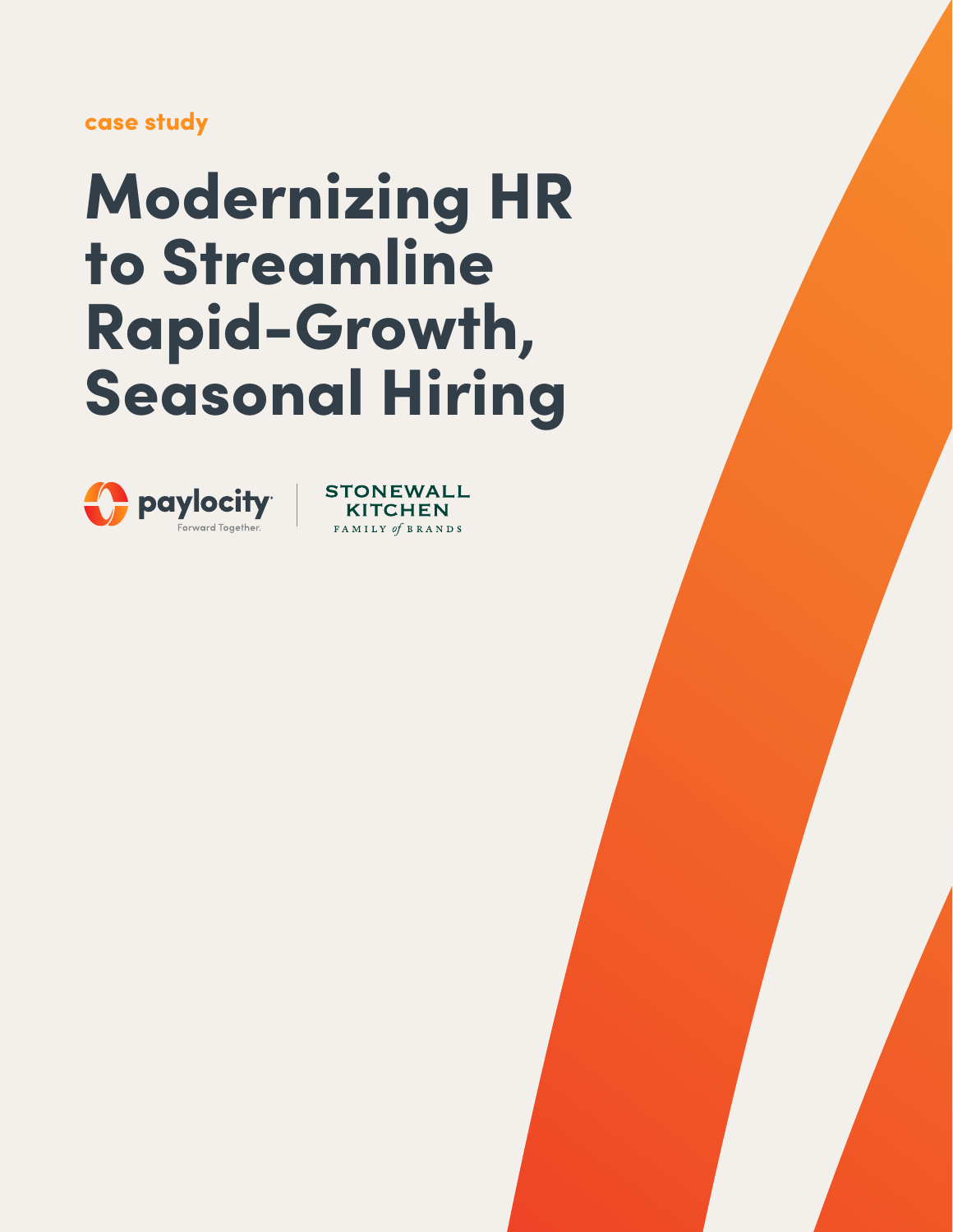

A sharp spike in hiring demands—including hiring and rehiring hundreds of seasonal employees each year on varied cycles across departments and sites—put a major strain on Stonewall Kitchen's paper-based system.

## The Challenge

Maine-based Stonewall Kitchen has always been guided by its founder's commitment to family since its earliest days in 1991. A sharp diversification strategy has grown Stonewall Kitchen from homemade and locally sold jams and jellies to numerous premium, award-winning brands, more than 8,500 wholesale accounts, a thriving catalog and online business, two cooking schools, cafés, and retail stores throughout New England. This explosive growth led HR Director Sharon Decato to seek out a solution that could replace its antiquated paper-based system, streamline operations, and save time and money.

## The Approach

#### A Comprehensive Solution for a Blended Workforce

By 2014, Stonewall Kitchen's five-person HR department was hiring and rehiring hundreds of seasonal workers each year for the various divisions, each with its own cycle and unique, fluctuating needs. The fulfillment center ramped up during the holidays, the cooking schools were on an annual cycle, and the distribution and corporate units on yet another rotation. The team was running out of office space to store all the paperbased employee documentation.

"We have set up our onboarding to include all the forms we need to get the person working right away—we even included a welcome video from our CEO. It has been simply amazing!."

– Sharon Decato, HR Director

To keep pace, Sharon needed a comprehensive solution that could not only improve efficiencies but also fit in with Stonewall Kitchen's familyfriendly culture. Supporting the fun, casual workplace was essential, even in the face of pressure for rapid growth and the need to modernize. After an extensive search and thorough vetting process, Stonewall Kitchen

Company Stonewall Kitchen

**Industry** Retail/Wholesale, Specialty Foods

Location York, ME

Size 500+ Employees

Customer Since 2014

#### Challenge

Modernize Stonewall Kitchen's HR system while conserving the family-friendly culture

#### Featured Solutions



#### **Results**

Automated existing paper-based HR system

Streamlined complex onboarding operation to efficiently manage high seasonal workforce

Saved the HR team approximately 60 hours per week

#### **Share**

[paylocity.com/stonewall](https://www.paylocity.com/resources/resource-library/case-study-modernizing-hr-to-streamline-seasonal-hiring/?utm_source=offline&utm_medium=pdf&utm_campaign=casestudy&asset=15020701a_stonewallkitchen)